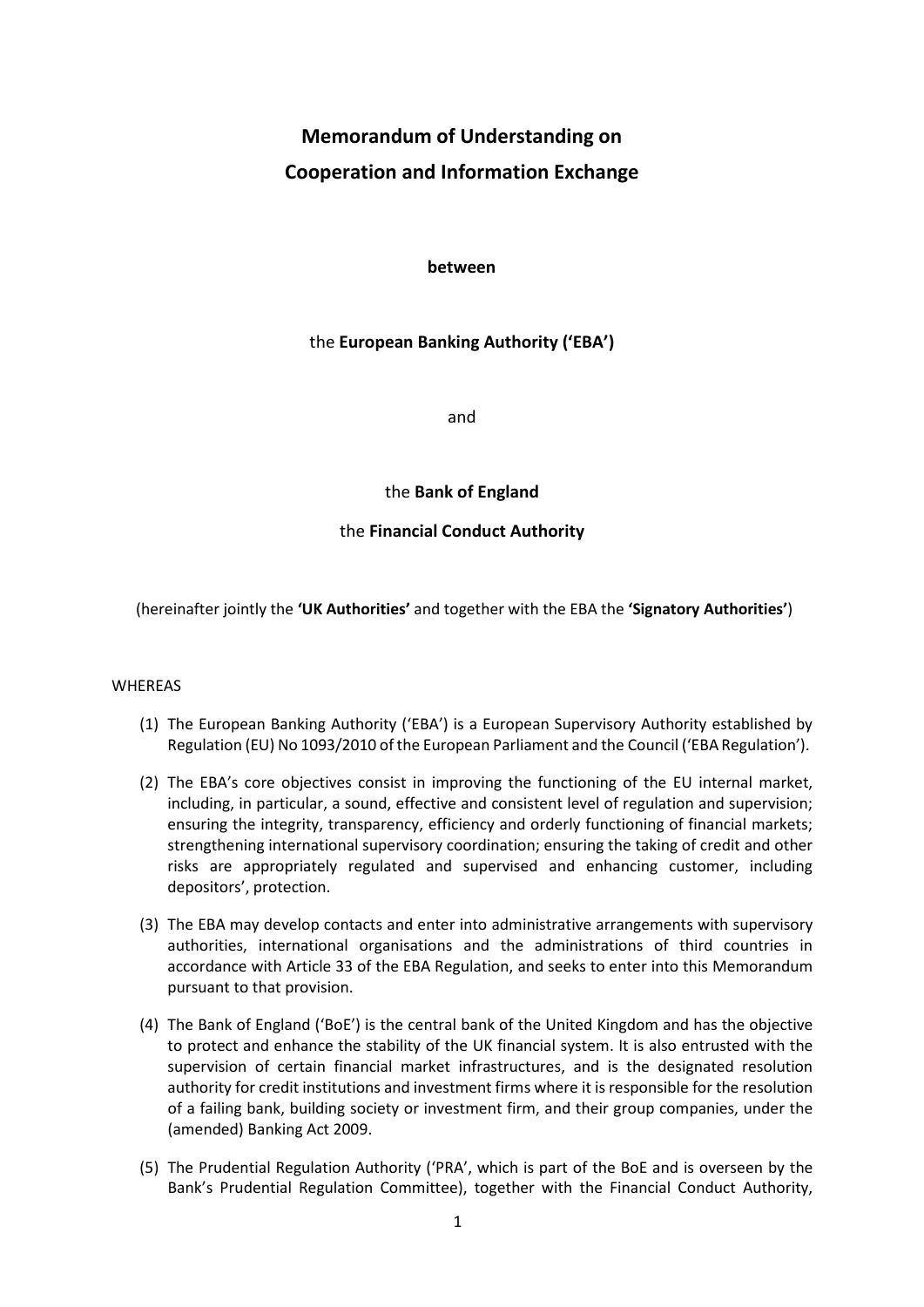forms the United Kingdom's "twin peaks" financial services regulatory structure. The PRA is responsible for the prudential regulation and supervision of banks, building societies, credit unions, insurers and major investment firms. The PRA's role is defined in terms of its two main statutory objectives and its secondary competition objective, namely: to promote the safety and soundness of these firms (the PRA's general objective) and, specifically for insurers, to contribute to the securing of an appropriate degree of protection for policyholders (the PRA's insurance objective); in addition, the PRA must so far as is reasonably possible act in a way which facilitates effective competition in the markets for services provided by PRA-authorised firms (competition objective).

- (6) The Financial Conduct Authority ('FCA') is responsible for ensuring that relevant markets function well. In doing so, it aims to advance the protection of consumers, the integrity of the UK financial system and promote effective competition. It is responsible for the conduct regulation of all financial services firms in the UK, including all banking institutions. The FCA is also responsible for the microprudential regulation of those financial services firms not supervised by the PRA.
- (7) Following the withdrawal of the United Kingdom from the European Union, the United Kingdom will become a third country for purposes of EU law. Following withdrawal, EU law will cease to apply to the United Kingdom.
- (8) The Signatory Authorities therefore intend to ensure an effective level of cooperation and exchange of information for purposes of addressing potential cliff-edge effects that may arise from the withdrawal of the UK from the European Union. For this purpose, they intend to enter into this Memorandum of Understanding ('MoU') allowing the EBA and the relevant UK Authorities to efficiently and effectively assist each other in this context on matters relating to their respective responsibilities. This MoU may serve as a basis for the development of future cooperation arrangements between the Signatory Authorities.

THE PARTIES HAVE REACHED THE FOLLOWING UNDERSTANDING:

#### **Section 1. Purpose and scope**

- 1.1 Cooperation, information exchange and requests for assistance between the EBA and the relevant UK Authorities in accordance with this MoU relate to regulatory, supervisory - including antimoney laundering and countering terrorism financing ('AML/CTF'), consumers and depositor protection – crisis management and resolution matters, with a view to achieving the following objectives:
	- a. strengthening international cooperation and information exchange in supervisory, crisis management and resolution matters for internationally active credit institutions, investment firms, payment institutions and e-money institutions(hereinafter in this MoU, collectively referred to as 'institutions') with operations in both the EU and the UK, where relevant for the type of institution concerned; and
	- b. ensuring financial stability, integrity, efficiency and orderly functioning of financial markets, and to promote the safety and soundness of financial institutions under their remit;
	- c. strengthening international cooperation and information exchange in regulatory,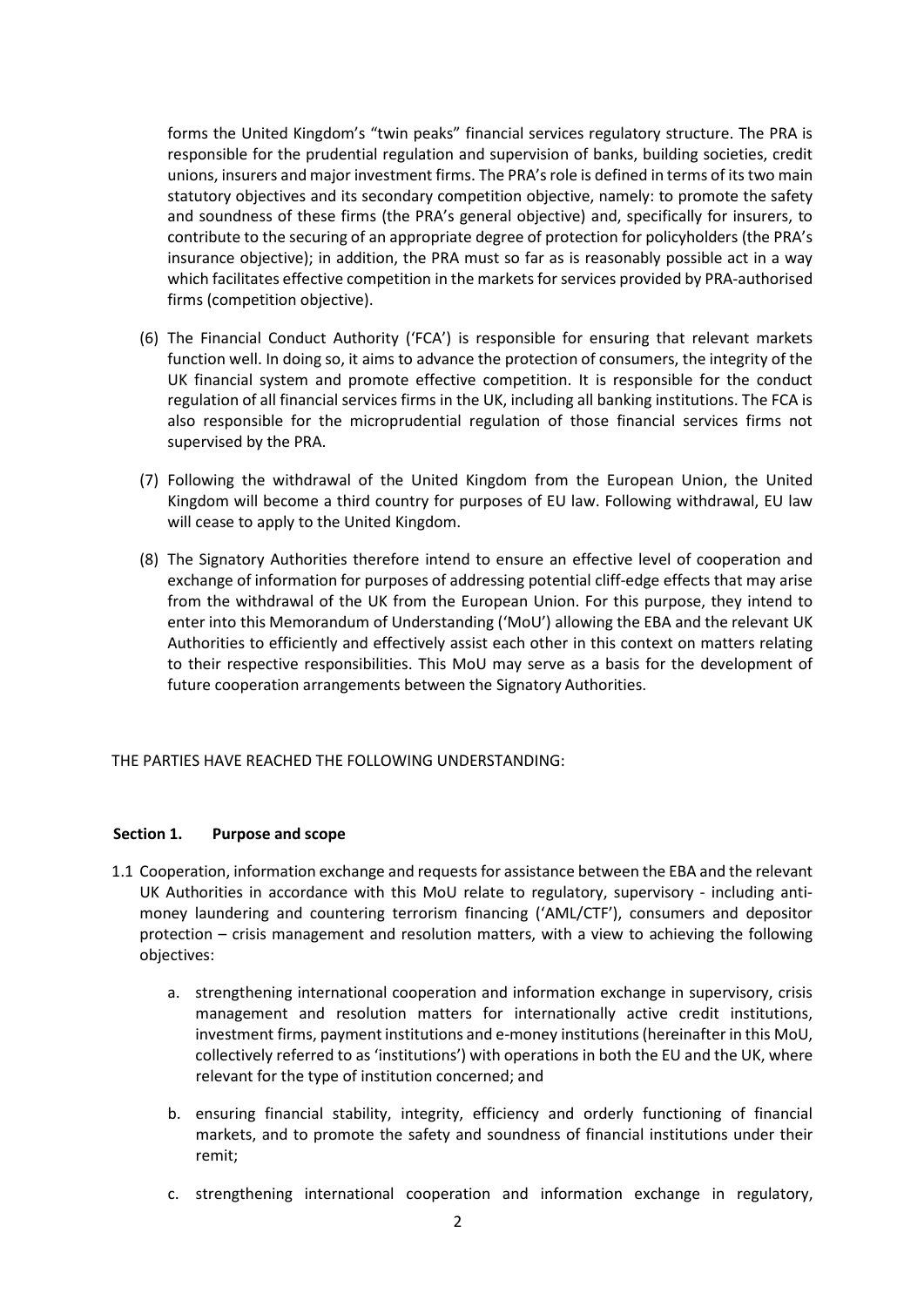supervisory and crisis management frameworks, as well as of confidentiality and professional secrecy applied by the authorities.

## **Section 2. General principles and legal nature**

- 2.1 This MoU is a statement of intent between the Signatory Authorities and does not constitute a legally binding and/or legally enforceable agreement. In particular, it does not: (a) create any rights or obligations for any of the Signatory Authorities or third parties; (b) modify or supersede any laws, regulations and requirements in force or applying to the Signatory Authorities; (c) affect any arrangement under other MoUs; and (d) represent a waiver to the immunity or the submission to the jurisdiction of any court.
- 2.2 This MoU is not intended to create commitments for the UK Authorities in relation to each other.
- 2.3 The Signatory Authorities acknowledge that they may only provide information under this MoU if and to the extent permitted under their respective laws, regulations and requirements.
- 2.4 Unless specified otherwise, under this MoU the expression 'information' includes quantitative and qualitative information that can be also confidential.

## **Section 3. Cooperation and information exchange in supervisory, crisis management and resolution matters**

- 3.1 The Signatory Authorities acknowledge that international cooperation and information exchange is essential in order to promote the efficient, effective and coordinated supervision, crisis management and resolution of internationally active institutions with operations in both the EU and the UK.
- 3.2 In circumstances of financial markets instability, in particular having regard to risks originated in the UK that may have potential spill-over effects to the EU and vice-versa:
	- 3.2.1 the UK Authorities, subject to the applicable legislation and regulation, may grant to the EBA the possibility to participate in the activities of and have access to the information exchanged in supervisory and resolution colleges or other relevant similar fora maintained by the relevant UK Authorities relating to institutions with operations in both the UK and the EU. The EBA may choose to participate in the activities of such colleges and fora, having regard to the circumstances, to its work programme and resources.
	- 3.2.2 The UK Authorities may request having regard, among other things, to their work programme and resources - to the relevant EU national authorities to be invited to participate in the activities of supervisory and resolution colleges. The EBA, consistently with its statutory tasks, will monitor and promote the efficient, effective and consistent functioning of such colleges established by the EU and EU national authorities under its remit, including those where the UK Authorities participate.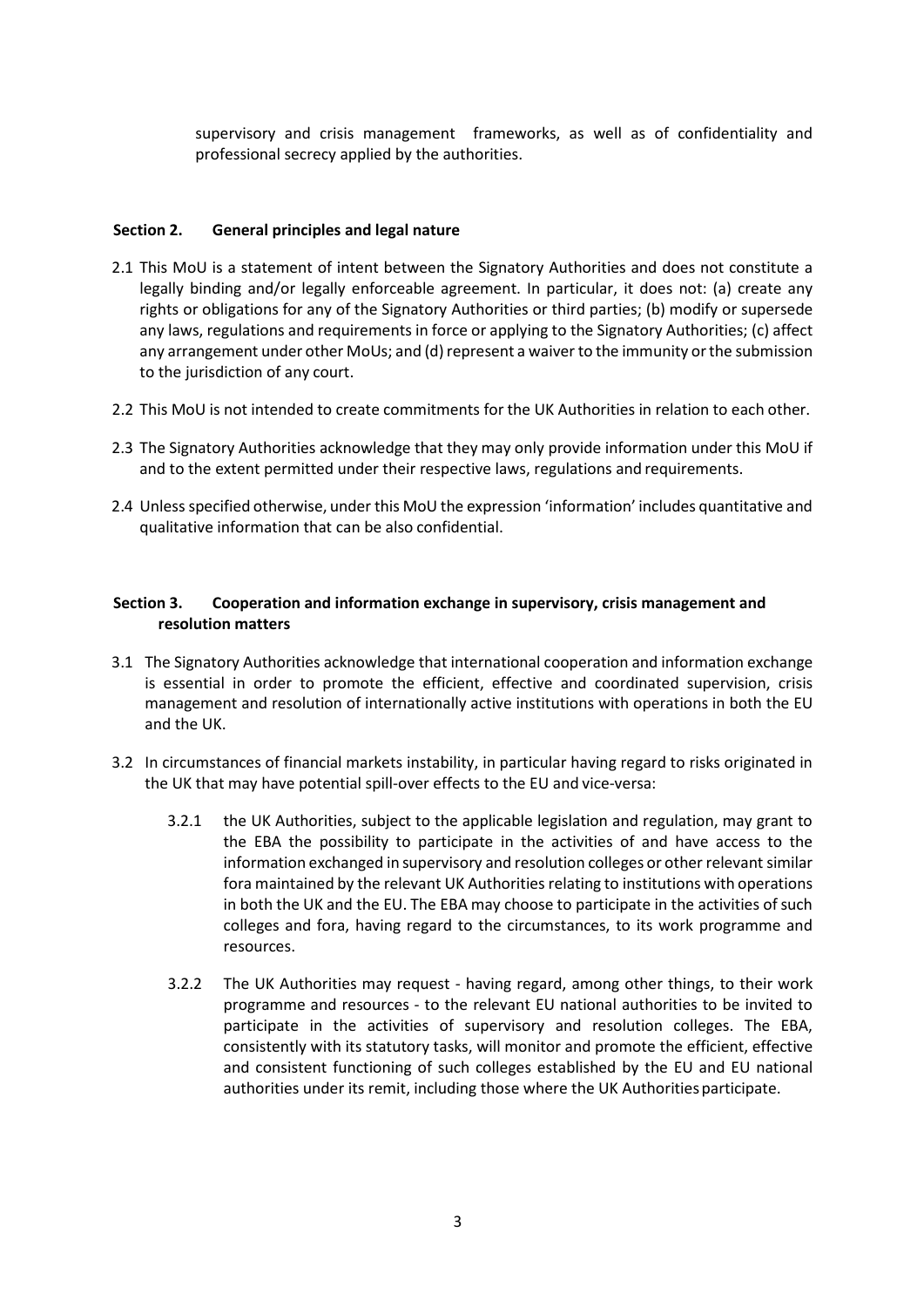# **Section 4. Cooperation and information exchange with regards to the financial stability, efficiency and orderly functioning of financial markets**

4.1 The Signatory Authorities may cooperate and exchange information to achieve objectives relating to the financial stability, efficiency and orderly functioning of financial markets within their respective remits, promoting the safety and soundness of financial institutions under their remit and to discharge their statutory duties. In this respect, the Signatory Authorities may, subject to their discretionary assessment of the opportunity to do so, exchange data and information relating to the financial sector in the UK or in the EU respectively, when risks originated in the UK may have potential spill-over effects to the EU and vice-versa.

#### **Section 5. Cooperation with regard to regulatory and supervisory framework**

5.1 Where appropriate, and without prejudice to the confidentiality of the rule-making process, the Signatory Authorities may, as needed, exchange information about developments in their regulatory, supervisory and crisis management frameworks, and ongoing policy or regulatory initiatives in the EU and in the UK within their respective remit. In order to ensure the effectiveness of this information exchange, the Signatory Authorities may organise exchanges of information and meetings referred to in Section 9, including at the technical level, as needed.

#### **Section 6. Procedures and arrangements for the exchange of information and assistance**

- 6.1 When receiving requests for information or assistance, each Signatory Authority will, within the framework of this MoU, make reasonable efforts to provide one another with assistance, to better enable them to carry out the responsibilities entrusted to them under the legal framework applicable.
- (A) The request
- 6.2 Requests for the provision of information, or assistance are made in writing. In urgent cases, requests may be made orally in a summary form to be confirmed in writing as soon as possible thereafter, unless agreed otherwise.
- 6.3 Requests for information and assistance need to specify:
	- 6.3.1 the individual or aggregated information or assistance requested;
	- 6.3.2 a description of the matter which gives rise to the request;
	- 6.3.3 the purpose for which the information is sought (including details of the laws and regulatory requirements pertaining to the matter which is the subject of the request);
	- 6.3.4 the persons within the Signatory Authorities believed by the requesting Signatory Authority to possess the information sought;
	- 6.3.5 to whom, if anyone, onward disclosure of information is likely to be necessary and the reason for such disclosure;
	- 6.3.6 the desired time period for the reply.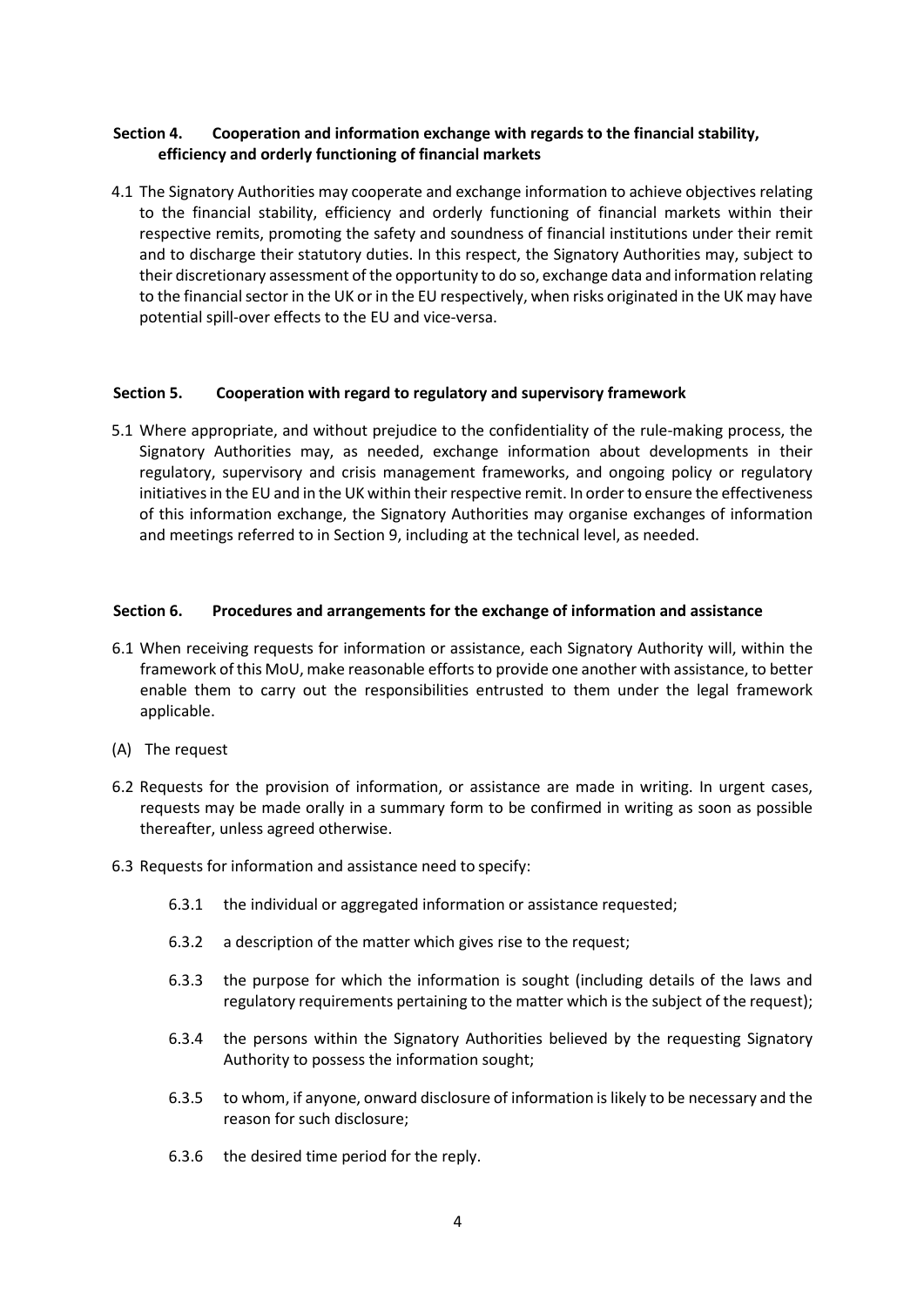#### (B) Assessment of request

- <span id="page-4-0"></span>6.4 Each request for information or assistance is assessed on a case-by-case basis by the requested Signatory Authority to determine whether assistance can be provided under the terms of this MoU. Following a consultation between the relevant Signatory Authorities, assistance may be denied:
	- 6.4.1 where the cooperation would require a Signatory Authority to act in a manner that would violate the applicable legislation;
	- 6.4.2 where a request for assistance does not fall within the scope of this MoU or is not made in accordance with the terms of this MoU,
	- 6.4.3 where the provision of information or assistance would be disproportionate or significantly disrupt the functioning of the Signatory Authority receiving the request; or
	- 6.4.4 on reasons of public interest.
- 6.5 Assistance will not be denied based on the fact that the type of conduct described in the request for assistance would not be a violation of the legal framework application in the jurisdiction of the Signatory Authority receiving the request.
- 6.6 If the request cannot be fulfilled in part or whole, the requested Signatory Authority may consider other ways of assisting the requesting Signatory Authority, including whether assistance can be provided by another authority within its jurisdiction.
- 6.7 The Signatory Authorities recognise that assistance may be denied in whole or in part for any of the above reasons or for other reasons in the discretion of the requested Signatory Authority.
- 6.8 Where a request for information or assistance is denied on the basis of Section [6.4](#page-4-0) or the information requested is not available, the Signatory Authority receiving the request should as far as possible provide the reasons for not sharing the information or not granting assistance.
- (C) Contact Points
- 6.9 Information requests and/or assistance under this MoU should be directed to the contact points (departments, teams or people in the organisation) within the Signatory Authorities listed in Annex I. The Signatory Authorities will update the list of contact points when necessary.
- (D) Costs
- 6.10 The Signatory Authorities will bear their own respective expenses that they may incur for the performance of activities under the MoU.

#### **Section 7. Exchange of confidential information and permissible use**

- 7.1 The Authorities acknowledge that all information exchanged on the basis of this MoU may be confidential information within the meaning of the Authorities' applicable legal framework. The Authorities acknowledge that all information exchanged on the basis of this Memorandum of Understanding shall be treated as if it is confidential unless specified otherwise.
- 7.2 The Authorities will preserve the confidentiality of the information received to the extent permitted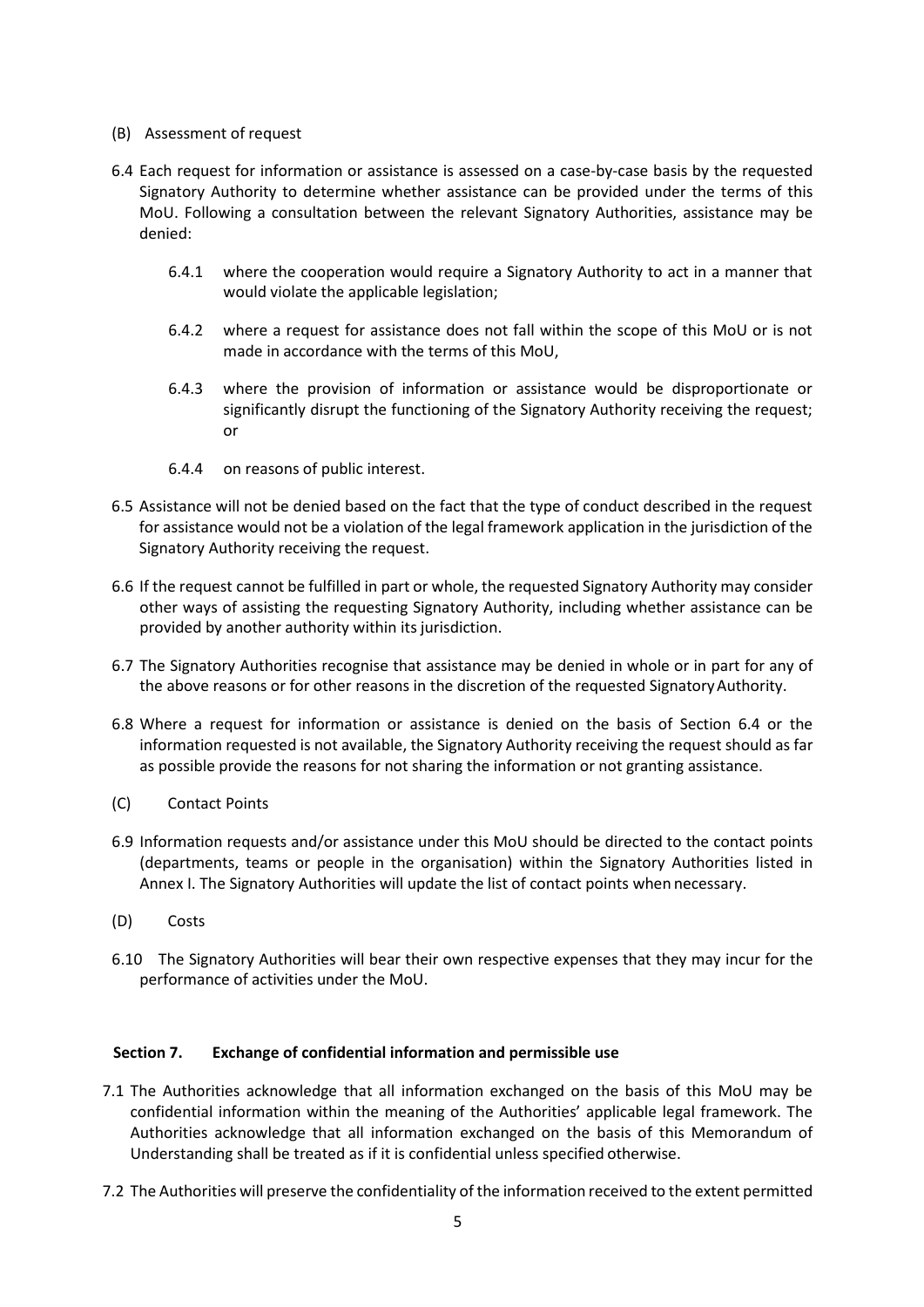by the applicable legal framework. Any confidential information received by the Authorities on the basis of this MoU will be used exclusively within the responsibilities of the respective Authority for lawful supervisory purposes, and will not be disclosed except as set out below.

- 7.3 The Authorities will ensure that all persons dealing with, or having access to confidential information provided by the other Authority (including members of the Authority, employees, and any external providers having access to confidential information) are bound by the obligations of professional secrecy in compliance with the applicable legal frameworks, including after the termination of their duties.
- 7.4 In providing the confidential information by electronic format or transferring the electronic documents through the Internet, the Authorities should ensure an adequate level of data security.
- 7.5 The Authorities should have appropriate arrangements in place to store, transfer and control the scope of confidential information internally.
- 7.6 Except as provided in paragraph 7.7 and 7.8, before a receiving Authority discloses any confidential information received from another Authority to a third party, the receiving Authority will request and obtain prior written consent, which will not be unreasonably withheld, from the Authority that provided the information. Before disclosing the confidential information to such a third party, the receiving Authority will obtain a commitment from that party that information will be kept confidential.
- 7.7 If the receiving Authority is required by statute or legal process to disclose confidential information received under this MoU to a third party, it will, to the extent permitted by law, inform the Authority that provided the information about such possible onward sharing. If the Authority that provided the information does not consent to such disclosure, then, the receiving Authority will take all available and appropriate steps to resist disclosure, including by employing legal means to challenge the order and by advising the third party requiring such information of the possible negative consequences that such disclosure might have on the future exchange of confidential information between the Authorities.
- 7.8 Subject to the conditions set out in Annex II, where a receiving Authority transmits information to an onward sharing authority, it will notify the Authority that provided the information, ideally before the transmission of the information and, at the latest, within 30 days from such transmission. Where a receiving Authority transmits information to an onward sharing authority listed in Article 3 of Annex II notification is not required.
- 7.9 No privileges or confidentiality associated with information provided by an Authority are intended to be waived as a result of sharing such information pursuant to this MoU.

#### **Section 8. Data protection**

- 8.1 The Signatory Authorities represent and acknowledge that under the terms of this MoU:
	- (i) the EBA processes:
		- a) confidential information in accordance with the relevant provisions of the EBA Regulation and internal requirements on confidentiality and professional secrecy;
		- b) personal data, including that contained in the information received from the UK Authorities, in accordance with Regulation (EU) No 2018/1725 on the protection of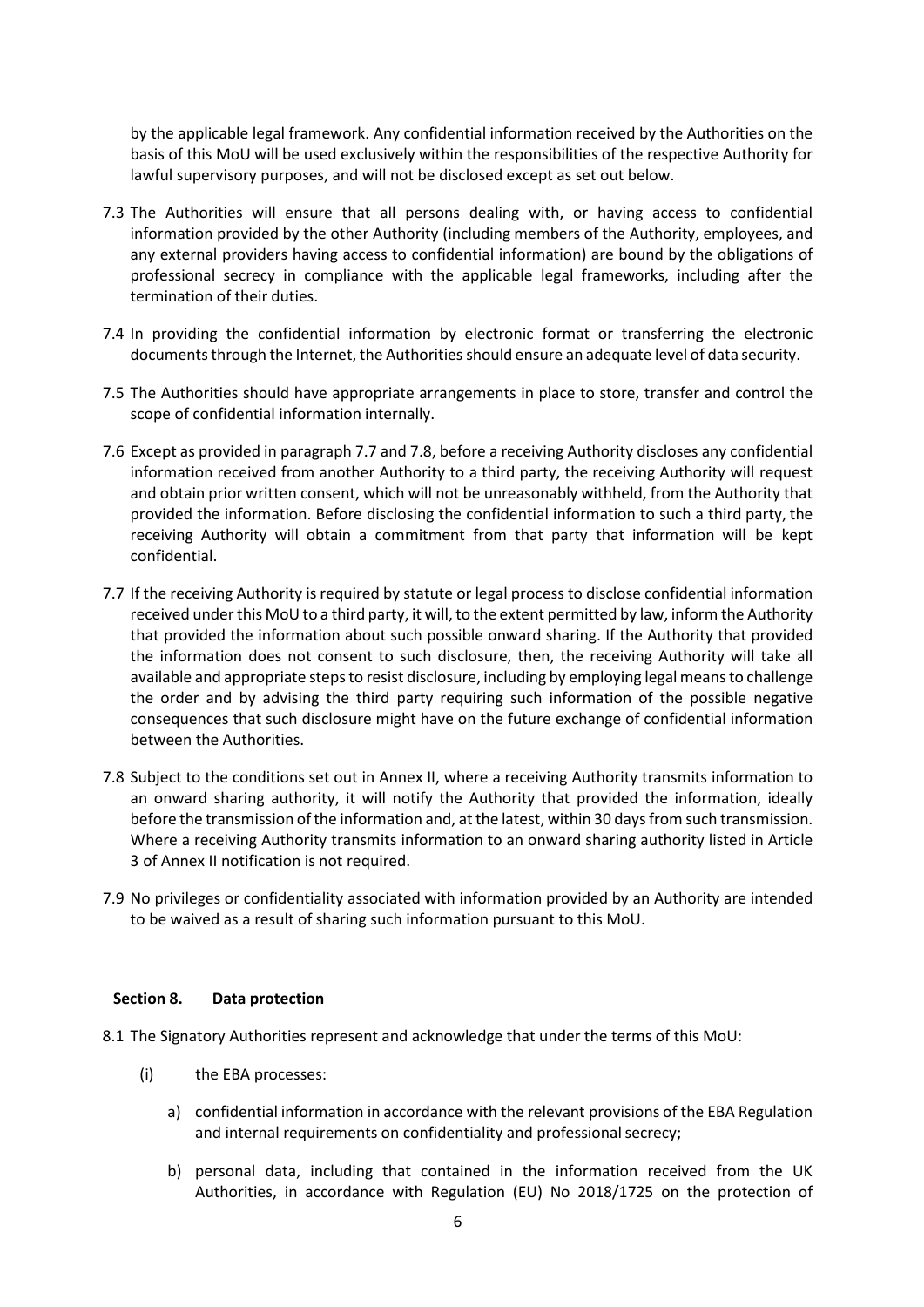individuals with regard to the processing of personal data by Union institutions, bodies, offices and agencies and on the free movement of such data $^1$  $^1$ .

- (ii) the UK Authorities process:
	- a) confidential information in accordance with the relevant national provisions (in particular sections 348 and 349 of the Financial Services and Markets Act 2000) and internal requirements on confidentiality and professional secrecy;
	- b) personal data, including that contained in information received from the EBA, in accordance with the Data Protection Act 2018, section 3 of the EU (Withdrawal Act) 2018 and the Data Protection, Privacy and Electronic Communications (Amendments etc) (EU Exit) Regulations 2019 (2019/41).
- 8.2 The Signatory Authorities will ensure that in the absence of a decision pursuant to Article 45(3) of Regulation (EU) 2016/679 or to Article 36(3) of Directive (EU) 2016/680, a transfer of personal data between the EBA and the UK Authorities will comply with the conditions on transfers of personal data to third countries or international organisations as stipulated by the respective legislation.

## **Section 9. Modalities of cooperation and interaction**

- 9.1 The Signatory Authorities will attempt to have an in-person meeting at least once a year at a mutually agreeable location to discuss supervisory developments, ways to enhance cooperation and other topics of mutual interest.
- 9.2 This does not preclude more frequent meetings and contacts between the Signatory Authorities at the technical level on specific issues covered by this MoU.
- 9.3 Communication among the Signatory Authorities for the purposes of this MoU will take place directly between the relevant contact persons of the Signatory Authorities set out in Annex I. Where no relevant contact person can be identified, requests will be directed to the general contact point identified in Annex I. In this MoU, unless the context requires otherwise:
	- 9.3.1 'respective laws, regulations and requirements' means any law, regulation or requirement applicable to the EBA or to a UK Authority in respect of their relevant functions; and
	- 9.3.2 'confidential information' means, in respect of a Signatory Authority, any information regarded as confidential by the respective laws, regulations and requirements of that Signatory Authority.

#### **Section 10. Interpretation, review, termination and publication**

10.1 The Signatory Authorities will interpret and apply this MoU in good faith and in a spirit of mutual cooperation.

<span id="page-6-0"></span> <sup>1</sup> Regulation 2018/1725 of the European Parliament and of the Council of 23 October 2018 repealing Regulation (EC) No 45/2001 and Decision No 1247/2002/EC.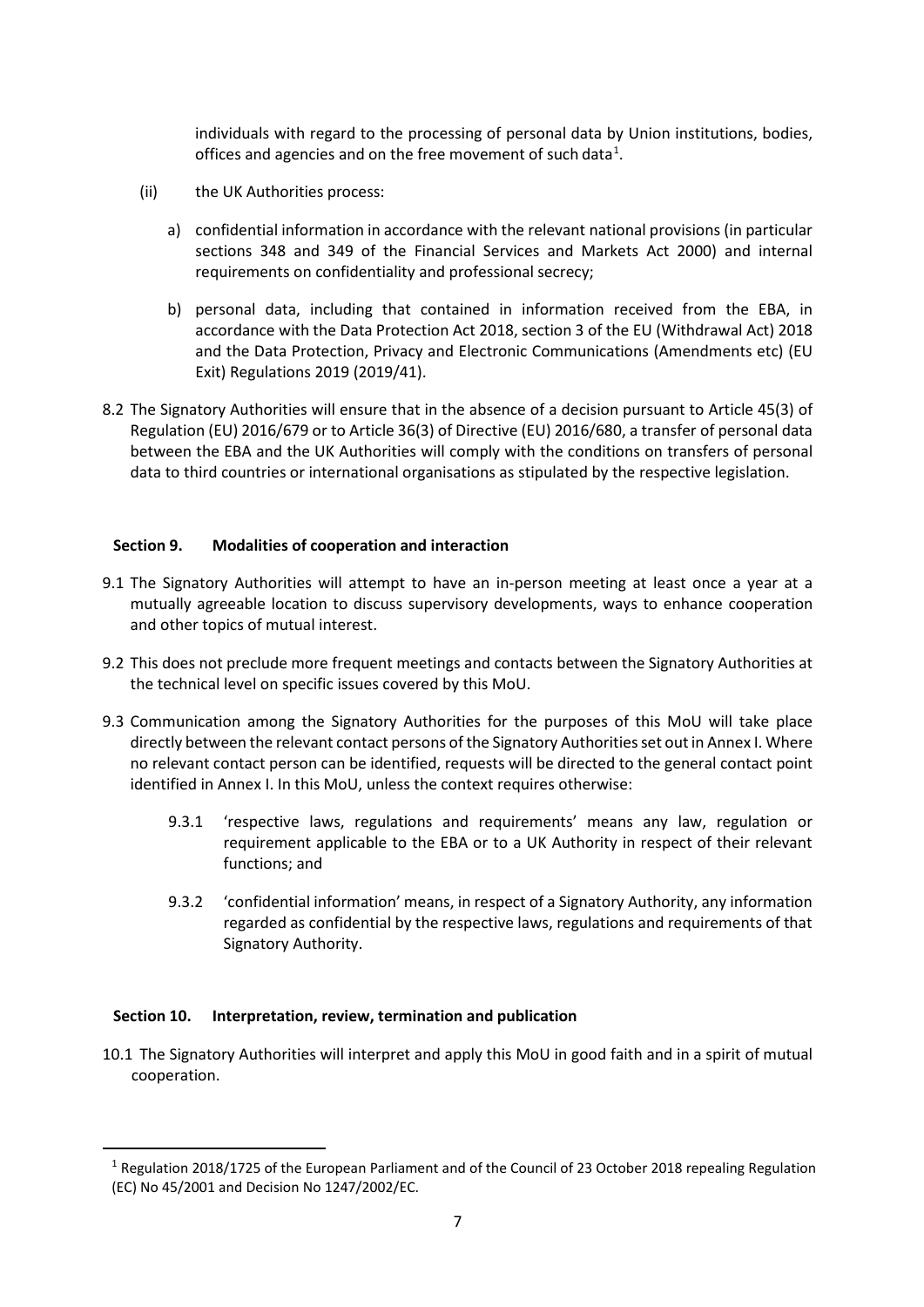- 10.2 The Signatory Authorities may review and amend this MoU by mutual consent at any time.
- 10.3 The EBA or any UK Authority may unilaterally terminate their participation to this MoU by giving 30 days prior written notice to the other Signatory Authorities. Steps will be taken to ensure that the termination does not affect any prior obligation, project or activity already in progress.
- 10.4 After termination, Section 7 will continue to apply to any confidential information provided under this MoU prior to termination.
- 10.5 This MoU may be made publicly available in full or in part by any of the Signatory Authorities at any time and in any manner.

# **Section 11. Application**

11.1 This MoU will apply from the date following that on which the European Treaties and European Union legislation cease to apply to and in the United Kingdom.

## **EXECUTED BY THE PARTIES:**

**[SIGNED]**

**European Banking Authority**

**[SIGNED]**

**Prudential Regulation Authority**

**[SIGNED]**

**Bank of England**

**[SIGNED]**

**Financial Conduct Authority**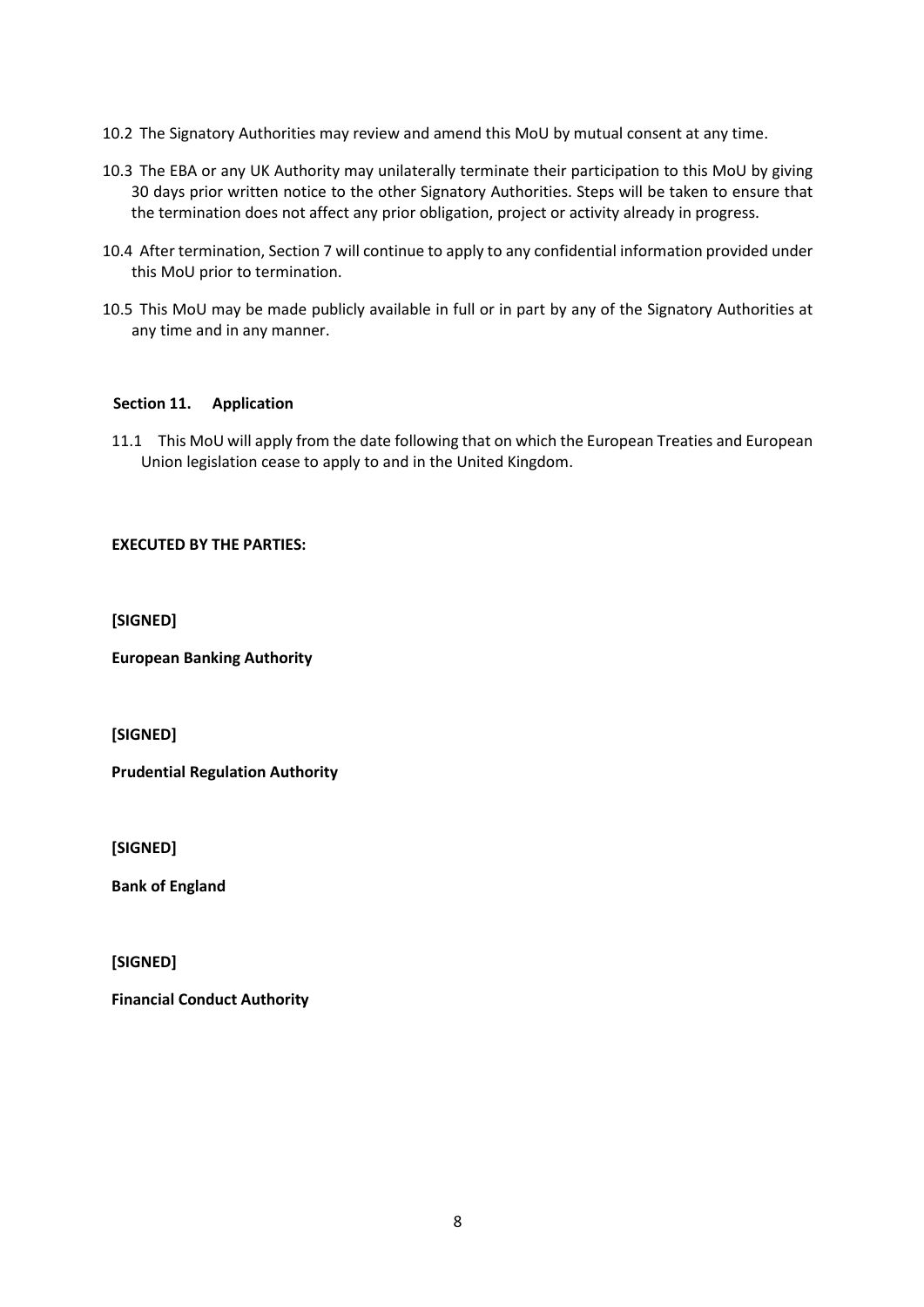**Annex I** 

**Contact list**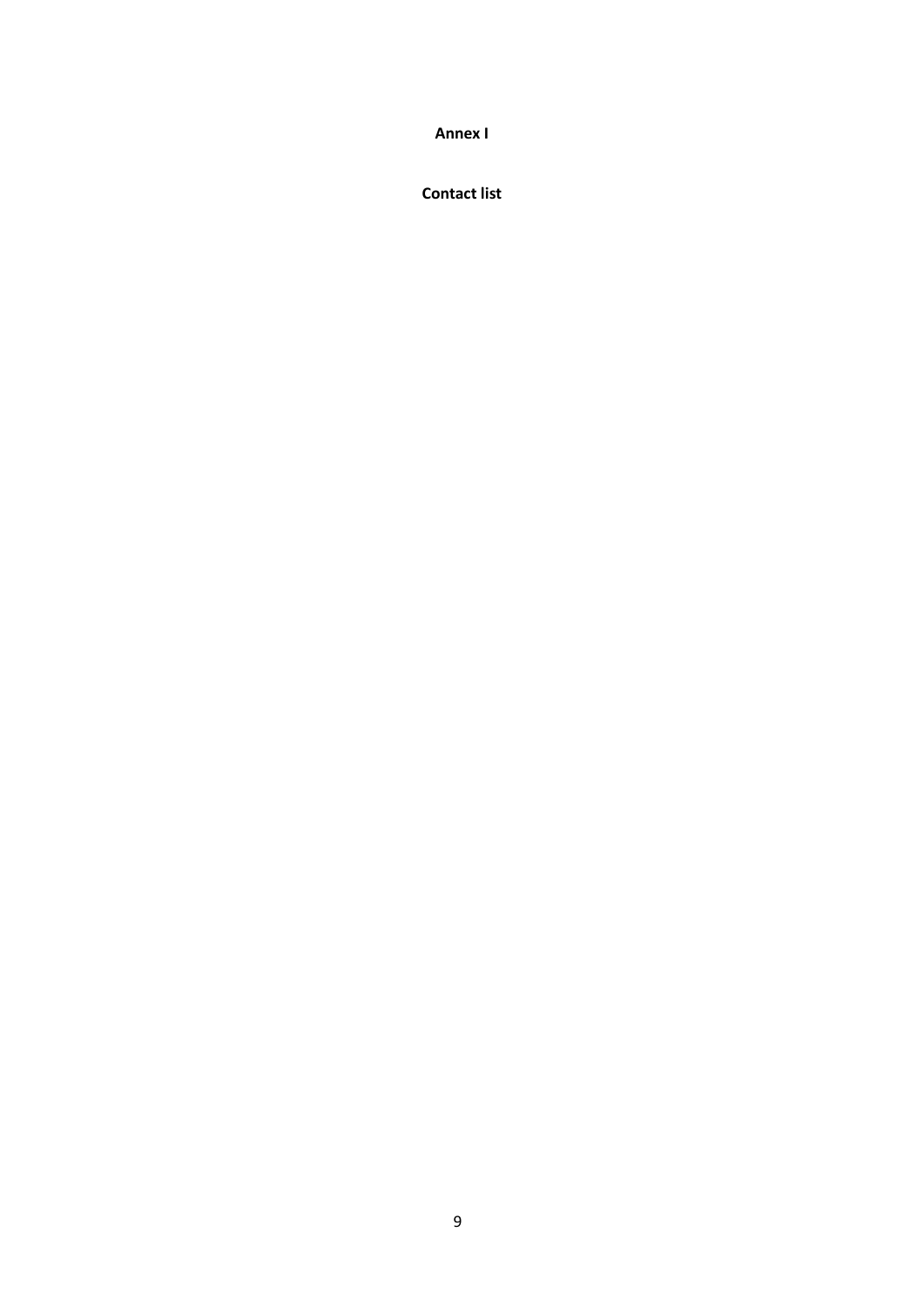#### **Annex II**

#### **Onward sharing authorities**

#### *1. List of onward sharing authorities*

For the purposes of Section 7.8 of the MoU, onward sharing authorities means any of the authorities listed below, when fulfilling the conditions which are set out in Section 2 of this Annex:

- (a) For the UK Authorities:
- the Bank of England (including in its capacity as the Prudential Regulatory Authority),
- the Financial Conduct Authority,
- the Financial Reporting Council,
- the Financial Services Compensation Scheme, and
- the Payment Systems Regulator.
- (b) For the EBA:
- competent authorities as referred to in Article 4 (2) of Regulation 1093/2010;
- authorities designated in accordance with Title VII, Chapter 4 of Directive 2013/36/EU;
- the EBA, ESMA, EIOPA and the ESRB;
- national authorities or bodies in charge with a function set out in Article 2 (3) of this Annex.
- *2. Conditions*

For the purposes of Section 7.8 of the MoU, an authority listed in Section 1 of this Annex shall be considered as an onward sharing authority, under the following conditions:

- (1) Confidential Information is transmitted only where necessary for the performance of the authorities' lawful supervisory tasks;
- (2) Confidential information is needed for the discharge of the own supervisory functions of the onward sharing authority;
- (3) The supervisory function for which confidential information is needed is one of the following:

(a) the public duty of supervising other financial sector entities and the supervision of financial markets;

(b) the responsibility for maintaining the stability of the financial system through the use of macroprudential rules;

(c) the protection of the stability of the financial system;

(d) the administration of contractual or institutional protection schemes, that is a contractual or statutory liability arrangement which has been authorized by the competent authority under the applicable law to protect member institutions and in particular ensure their liquidity